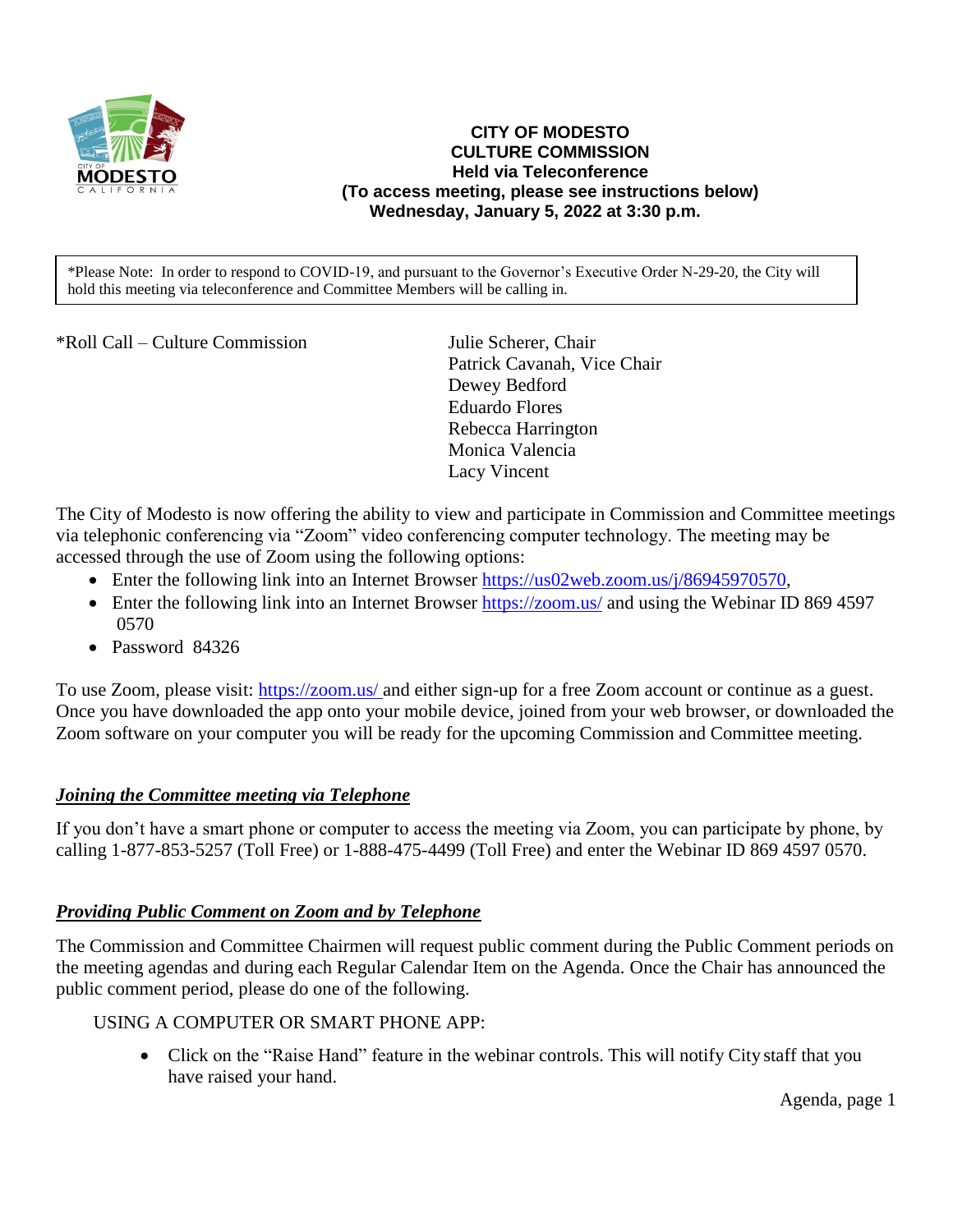- City staff will unmute your microphone when it is your turn to provide public comment.
- A prompt will appear to confirm you would like to be unmuted and then you will have three minutes to provide public comment.
- Once your public comment has ended, you will be muted again.

USING A REGULAR PHONE (not using a computer or smart phone APP):

- Dial \*9 (star 9), this will notify City staff that you have "raised your hand" for public comment.
- City staff will unmute your microphone when it is your turn to provide public comment.
- You will hear "you are unmuted" and then you will have three minutes to provide public comment.
- Once your public comment has ended, you will be muted again.
- If your phone is unmuted, and you are unable to be heard, the host may ask that you Dial  $*6$  to toggle mute on/off in Zoom.

# *Additional Zoom resources/support*

Please visit Zoom's website support page on helpful tips to prepare for the meeting: <https://support.zoom.us/hc/en-us/categories/201146643>

# **AGENDA**

(NOTE: Any and all of the following agenda items are subject to action being taken by the Culture Commission.)

# **I. CALL TO ORDER – Via Teleconference (ZOOM)**

# **II. APPROVAL OF MINUTES**

ACTION: Consider approving the minutes of the November 3, 2021 meeting.

# **III. WRITTEN COMMUNICATIONS**

None.

# **IV. OLD BUSINESS**

- A. Alternate City Flag Review of Application and Rules
- B. Review of Mellis Family dedication plaque verbiage
- C. Landmark Preservation Committee Representative Update and 2022 Representative Selection

# **V. NEW BUSINESS**

A. Culture Commission Annual Report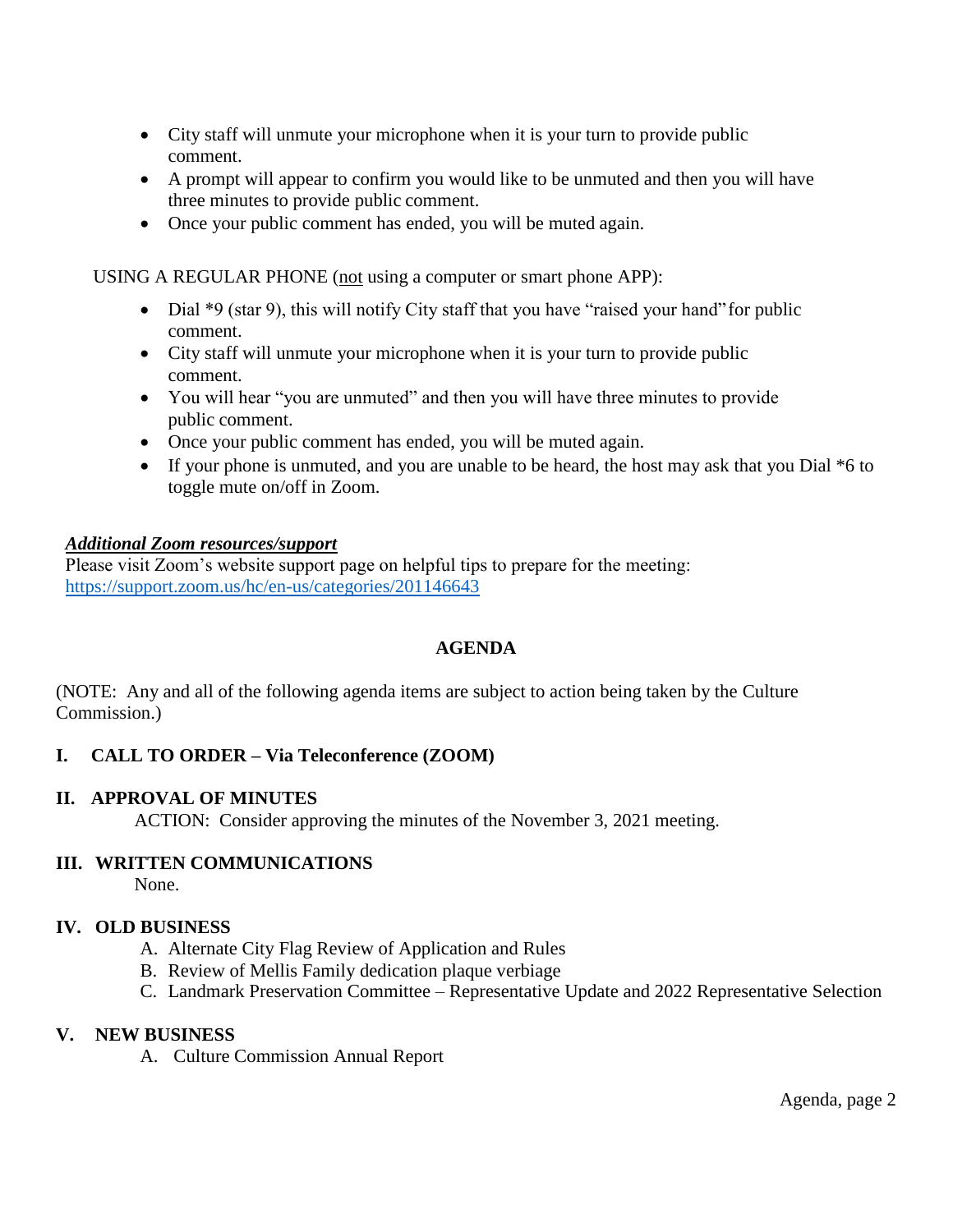# **VI. ORAL COMMUNICATIONS**

These may be presented only by interested persons in the audience. Under State law, Committee members may respond to matters being presented under this item only as follows:

- A. Briefly respond to statements made or questions asked.
- B. Ask a question for clarification.
- C. Provide a reference to staff or other resources for factual information.
- D. Request staff to report back at a subsequent meeting.
- E. Finally, a Committee member or the Committee itself may take action to direct staff to place a matter of business on a future agenda.

# **VII. MATTERS TOO LATE FOR THE AGENDA**

(These may be presented by members of the Culture Commission and staff, upon determination by a majority vote that an emergency exists, as defined by State law, or by a 2/3 vote that [1] there is a need to take immediate action and [2] that the need for action came to the Committee's attention after the agenda was posted.)

# **VIII.CURRENT AND UPCOMING CULTURAL EVENTS**

Downtown Modesto Art Walk –  $3^{rd}$  Thursday of the Month – 6:00-8:00 p.m. – [http://modestoartwalk.com](http://modestoartwalk.com/)

Event Media Sites: <http://www.modestoview.com/catetory/event-calendar> https://www.galloarts.org [http://www.thestate.org](http://www.thestate.org/) http://visitmodesto.com/calendar/default.asp

# **IX. ADJOURNMENT**

The next scheduled Culture Commission meeting will be held via teleconference on Wednesday, February 2, 2022 at 3:30 p.m.

NOTE: Copies of this agenda are on file at the Modesto-Stanislaus Library Reference Room, 1500 I Street, Modesto, and in the Office of the City Clerk, Tenth Street Place, 1010 Tenth Street, Modesto. A copy of this agenda may be obtained in the Office of the City Clerk.

Posted pursuant to Government Code Section 54954.2 on \_\_\_\_\_\_\_\_\_\_\_\_\_\_\_\_\_\_\_\_\_\_\_\_\_\_\_, at by **by by by by b bulletin board** at Tenth Street Place.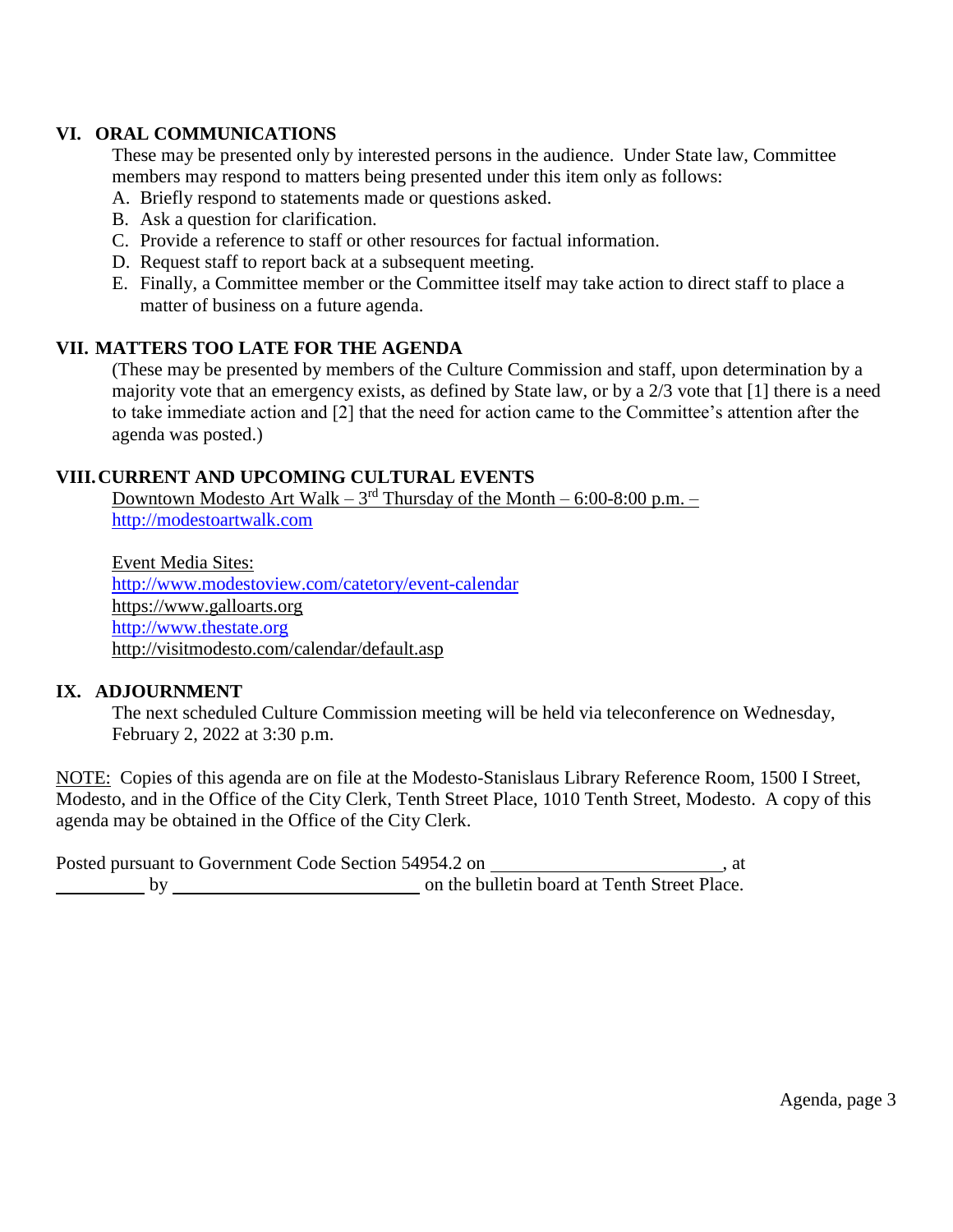

#### City of Modesto **CULTURE COMMISSION** Wednesday, October 6, 2021 3:30 PM Held via Teleconference

#### **MINUTES**

#### I. CALL TO ORDER/ROLL CALL

The meeting called to order by Chair Julie Scherer at 3:37 PM.

| <b>Commissioners Present:</b> | Julie Scherer, Chair, Patrick Cavanah, Vice Chair, Dewey Bedford<br>and Monica Valencia |  |
|-------------------------------|-----------------------------------------------------------------------------------------|--|
| <b>Commissioners Absent:</b>  | Lacy Vincent, Rebecca Harrington, Eduardo Flores                                        |  |
| Staff Present:                | Marco Sepulveda, Valerie Garcia                                                         |  |
| Public Present:               | None                                                                                    |  |

#### II. APPROVAL OF MINUTES **ACTION: Motion (Cavanah/Valencia)** 4/0 approving of the minutes of the October 6, 2021 meeting.

- III. WRITTEN COMMUNICATIONS None.
- IV. OLD BUSINESS
	- A. Landmark Preservation Committee Representative Update

Vice Chair Cavanah reported there has not been a meeting since the last update. Next month's agenda will include a vote on the Culture Commission Landmark Preservation Committee Representative for 2022.

#### V. NEW BUSINESS

A. Culture Commission Scope Review

Marco Sepulveda reviewed the Culture Commission Bylaws and Public Art Ordinance in the Modesto Municipal Code attachments in the agenda packet. Commissioners elected to add this item to the next agenda in order to have more time for review and feedback.

VI. ORAL COMMUNICATION None.

#### VII. MATTERS TOO LATE FOR THE AGENDA

- A. Chair Scherer requested to add an update to the Alternate City Flag on the next agenda.
- B. Chair Scherer requested to add an RFP for a 150<sup>th</sup> year celebration commemorative mural on the next agenda.
- C. Chair Scherer and Marco Sepulveda requested to add the Culture Commission annual report on the next agenda.
- VIII. CURRENT AND UP-COMING CULTURAL EVENTS None.
- IX. ADJOURNMENT

The meeting was adjourned at 3:57 PM. The next scheduled Culture Commission meeting will be held via teleconference on Wednesday, December 1, 2021 at 3:30 p.m.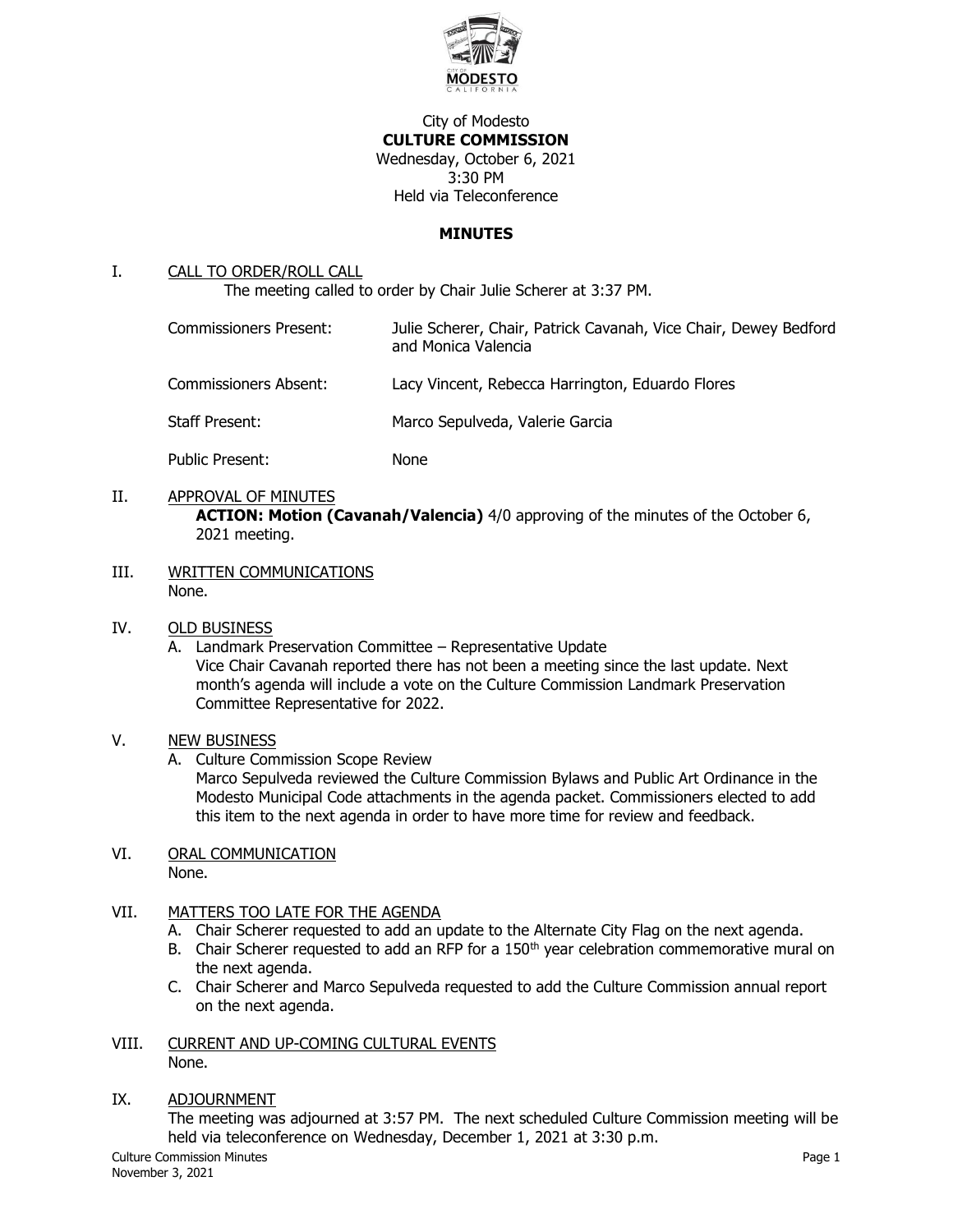# **City of Modesto Culture Commission January 5, 2022 Alternate City Flag Project**

#### **CREATION OF UPDATED CITY OF MODESTO FLAG PROPOSAL:**

To create an updated version of Modesto's City Flag that will harbor enthusiasm, unification and positivity in the after wake of COVID-19

#### PROCESS:

The Culture Commission will create a marketing campaign and promote and distribute information to the public for submission for this updated flag design. There will be a submission form available on the City's website. Submissions must be made by: \_\_\_\_\_\_. The Culture Commission subcommittee will review these entries and bring a selection of entries to the full Culture Commission for consideration. Once a selection is made, a recommendation will be sent to Council.

It is up to the discretion of the Culture Commission to request alteration or modification to a winning flag concept.

#### DESIGN CONSIDERATIONS:

- Basic design (can flag be clearly identified from a distance)
- Symbolism (what's the meaning behind the flag design)
- Please limit colors to 3 or less
- No words
- Design must be original

#### DISCLOSURES:

- Unknown is the possible need to update flag design again in the future
- All submission documents will not be returned
- At this time, there is no monetary compensation for winning design concept
- Winning flag design will have all copy rights forfeited to the City of Modesto
- City of Modesto reserves the right to modify the design concept

#### **REVIEW OF CONTEST DOCUMENTS:**

- -Flag Design Contest Rules
- -Flag Design Contest Application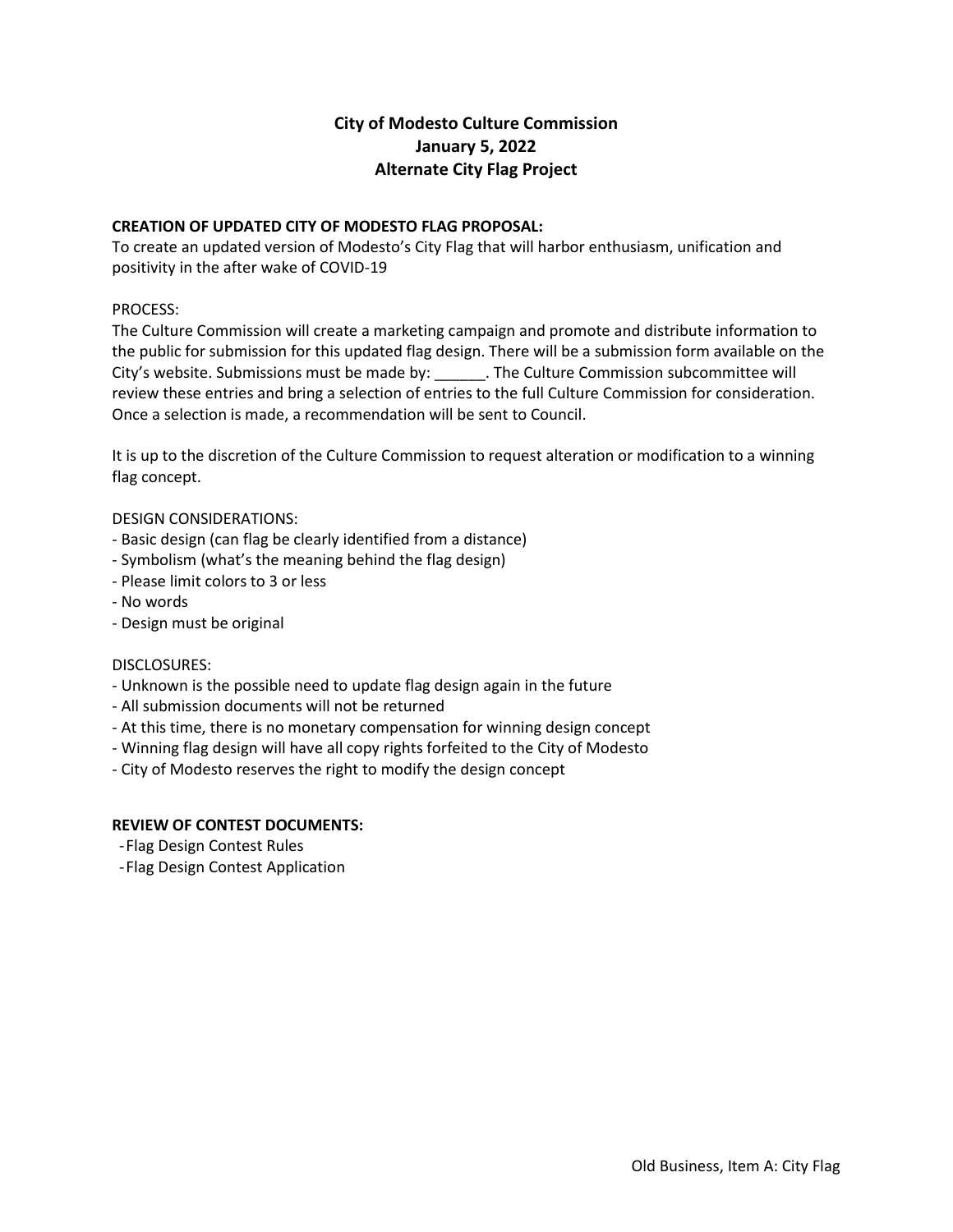

# **CITY OF MODESTO CITY FLAG DESIGN CONTEST**

**The City of Modesto and Modesto Culture Commission is proud to sponsor the City of Modesto City Flag Design Contest (the "Contest") to commemorate the beauty and unique heritage of Modesto. Substantially as described in these rules, and by participating, each participant agrees as follows:**

- **1**. **VOID WHERE PROHIBITED**. All federal, state, and local regulations apply.
- **2. ELIGIBILITY:** The Contest is open to all legal U.S. residents, regardless of age, residing within the City of Modesto limits. Individuals under the age of 18 must provide parental consent to participate in the contest. City of Modesto employees, Culture Commission members, and judging panel members, their immediate family members and household members are not eligible to participate or win. The term "immediate family members" includes spouses, parents, siblings, grandparents, children, grandchildren and cohabiting significant others.
- **3. CONTEST PERIOD:** The contest will begin on Saturday, October 1, 2016 and will run through Saturday, December 31, 2016.
- **4. PARTICIPATION:** No purchase is necessary to enter this contest. To participate, create and submit an original work of art to serve as the Modesto City Flag, artwork must be received by Friday, December 30, 2016 at 5:00 pm PST (the "Submission Deadline"). Individuals may submit up to two (2) entries.
- **5. FINALIST SELECTION:** Immediately after the Submission Deadline has passed, the panel of judges will review the eligible submissions from all entries received and select up to three (3) contest finalists in its sole discretion, and recommend the grand prize winner to the City Council. The panel of judges will consider the following factors based on the principles of "Good Flag, Bad Flag – How to Design a Great Flag: 1) Keep it simple, 2) Use meaningful symbolism, 3) Use of two to three basic colors, 4) No lettering or seals, and 5) Be distinctive or related.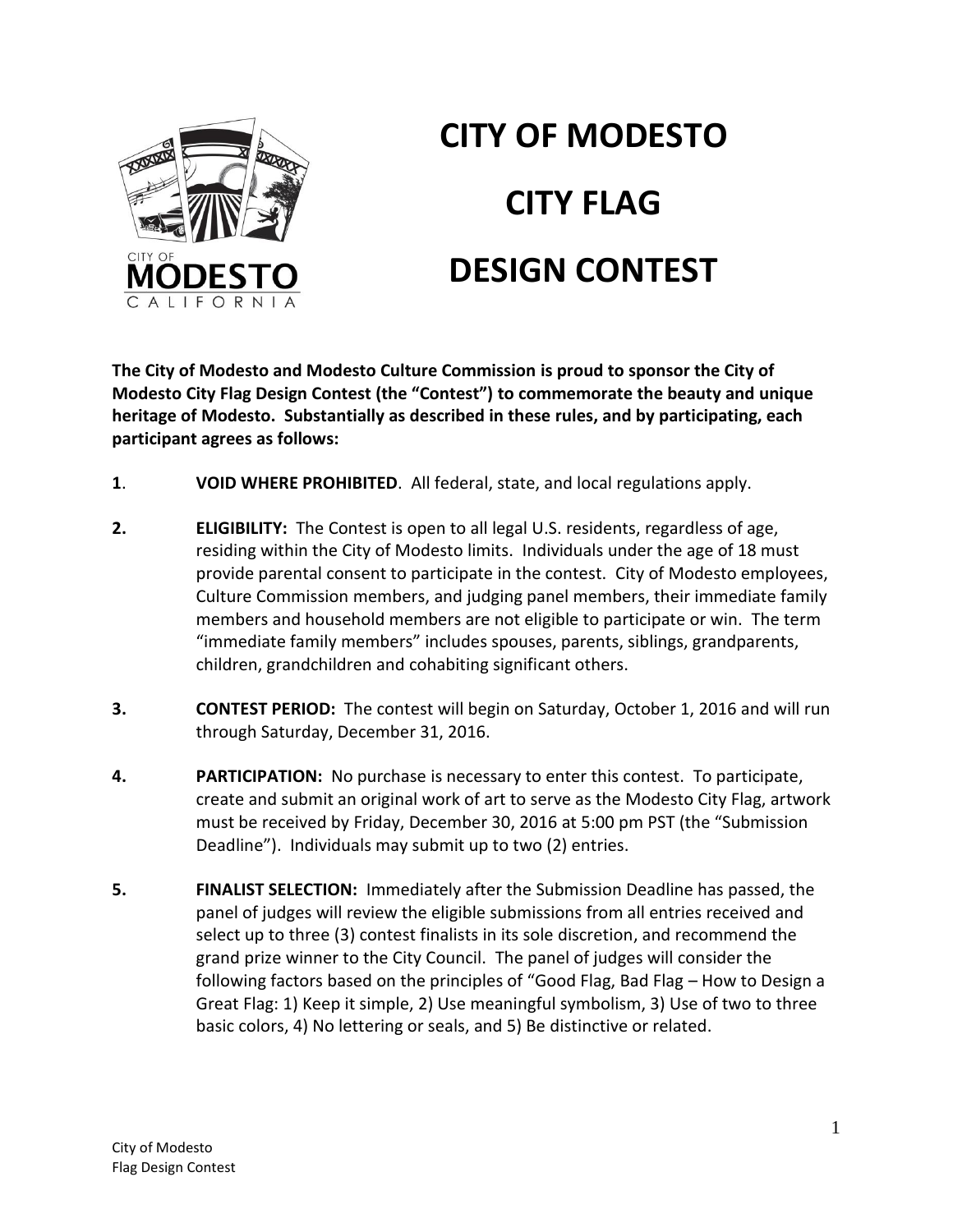In addition, the panel of judges will select up to three (3) finalists and two (2) honorable mentions in its sole discretion for entries by students under eighteen years of age.

The finalists' submissions may be posted on the City of Modesto's web page at [www.modestogov.com](http://www.modestogov.com/) and/or on the City's social media pages. Modesto residents will have an opportunity to weigh in on their favorite flag online, the outcome of which may be a factor (but not the sole factor) in the City of Modesto's City Council's final determination of the Contest grand prize winner. By entering a submission, participants agree to the City of Modesto's use of their name, age, on the City's Modesto website and Facebook page, as well as the display of their artwork and information pertaining to their submission without additional consideration.

- **6. WINNER SELECTION:** The Modesto City Council has the sole discretion to select the grand prize winning design as the official City flag, or to decline to so. The City may cancel the contest at any time in its discretion. The office of the Mayor and Council will notify the winner by mail. If it is determined that the candidate is not eligible to participate or receive a contest prize, in the City Council's sole judgment and discretion, another candidate may be selected.
- **7. ARTWORK CRITERIA:** Artwork must use the 8.5" x 11" template provided with the entry form, although the artwork size does not necessarily have to be the exact size of the page. Entrants must also include a reduced-size version at 1" x 1.5" as indicated on the entry form. Artwork submitted by electronic mail must include the entry form and should be in JPEG or PDF format. The Modesto Culture Commission will accept artwork in color, black & white, paper, or digital format. Work should not be matted. **Entries will not be returned.**

Artwork should, as far as possible, follow the conventions of good flag design as outlined in the following document: [https://portlandflag.files.wordpress.com/2014/09/2013\\_gfbf\\_final\\_web.pdf](https://portlandflag.files.wordpress.com/2014/09/2013_gfbf_final_web.pdf)

More information on flag design is available in the following video: [http://www.ted.com/talks/roman\\_mars\\_why\\_city\\_flags\\_may\\_be\\_the\\_worst\\_design](http://www.ted.com/talks/roman_mars_why_city_flags_may_be_the_worst_designed_thing_you_ve_never_noticed?language=en) ed thing you ve never noticed?language=en

**ARTWORK MUST BE ORIGINAL and, except as expressly indicated in these Rules, cannot be based upon, derived from, or include in any way, in whole or in part, the protected work of any third party or in any way infringe upon a third party's proprietary or other rights.**

**Indemnification: As a condition to being allowed to participate in the Contest, participants agree to indemnify and hold harmless the City of Modesto, Modesto Culture Commission and their employees, members and agents from any and all**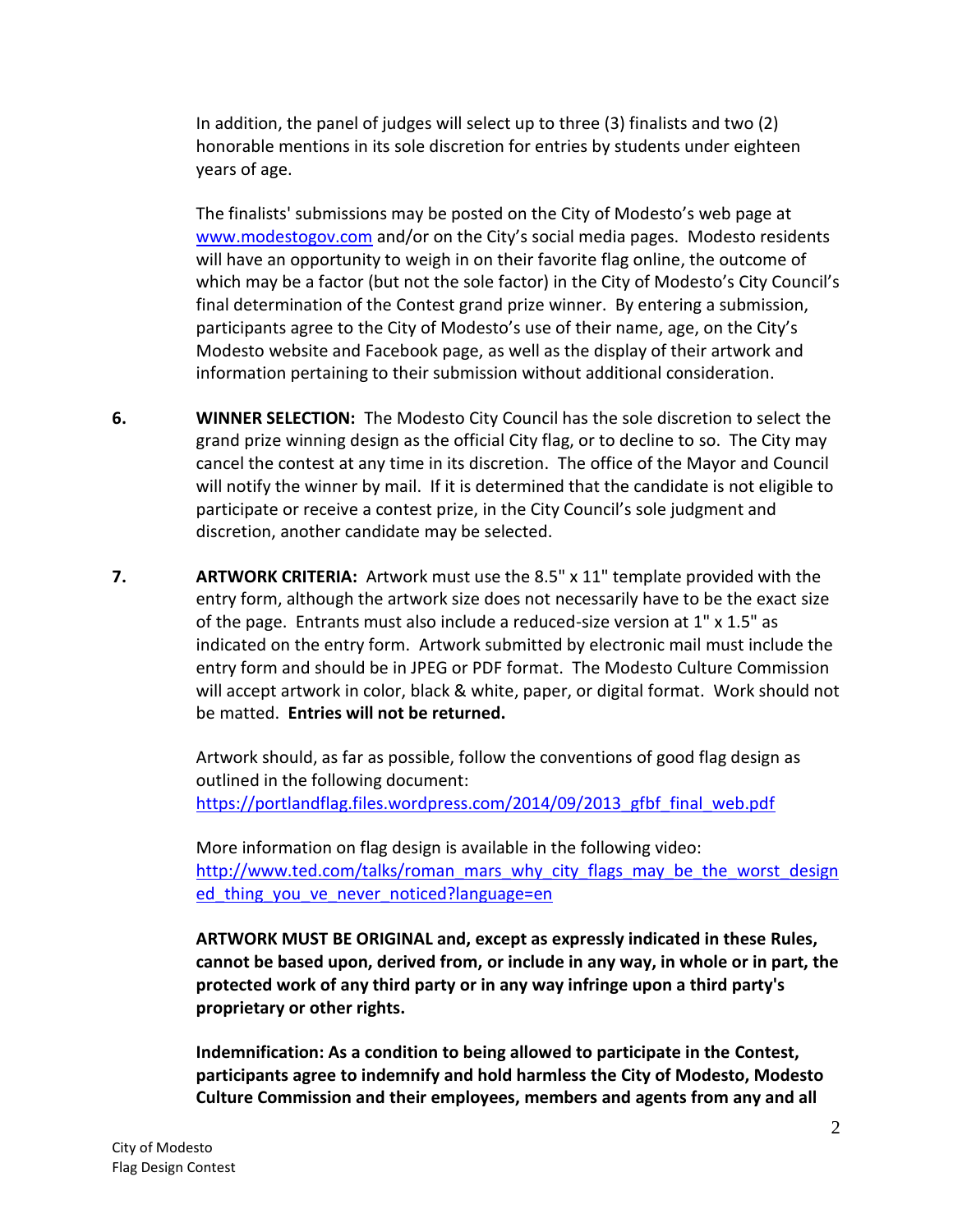**claims, damages, costs and expenses (including reasonable attorneys' fees) arising out of any submission that violates the terms of this provision or in any way infringes or allegedly infringes upon the proprietary or other rights of any third party. If a submission is based upon, derived from, or includes in any way, in whole or in part, the work of any third party, the participant must include with their submission proof of ownership in or a license to use such third-party work. Failure to comply with this provision will result in immediate disqualification from the Contest.**

- **8. Submissions:** Artwork will be accepted in person at the City of Modesto at 1010 Tenth Street, Suite 3300, Modesto, CA 95354, by U.S. Mail to City of Modesto, PO Box 642, Modesto, CA 95354, or by e-mail to modestoflagcontest@modestogov.com. Entries must be accompanied by a completed entry form. All entries must be received by Friday, December 30, 2016 at 4:30 pm PST. Late, incomplete or ineligible submissions will not be considered. Entries may be displayed at the City of Modesto main lobby from January 16, 2017 through February 10, 2017.
- **9. Prize:** The grand prize winner will receive an honorarium payment of five-hundred dollars (\$500.00), which payment shall constitute a "buyout" of all rights in and to the original artwork by the City of Modesto.

As a condition to receiving the prize, the winner must complete and sign a Winner's all liability in connection with winner's participation in the Contest, acceptance of the prize, the use or non-use of the prize, and any third-party claims of infringement related to the winner's submission. The Winner's Affidavit will further confirm that the winner has transferred to the City of Modesto all rights in and to the artwork, the City of Modesto shall thereafter own the artwork exclusively, including all copyrights in it, and that the winner has assigned all such ownership rights to the City of Modesto.

Proper identification is required to claim the prize. All prizes are awarded "as is." Prizes are nontransferable and cannot be exchanged or sold.

The first place finalist, under eighteen years of age, will receive two complimentary tickets to a local event or show. Additional prizes may be awarded to second and third place winners under eighteen years of age, as well as any honorable mentions.

- **10. Taxes:** All State, Local, Federal and or other taxes, duties, tariffs, title fees, licensing fees, or other fees for prizes awarded become the sole responsibility of the winner.
- **11. Odds:** Odds of winning depend on a number of factors including the number of eligible entries received.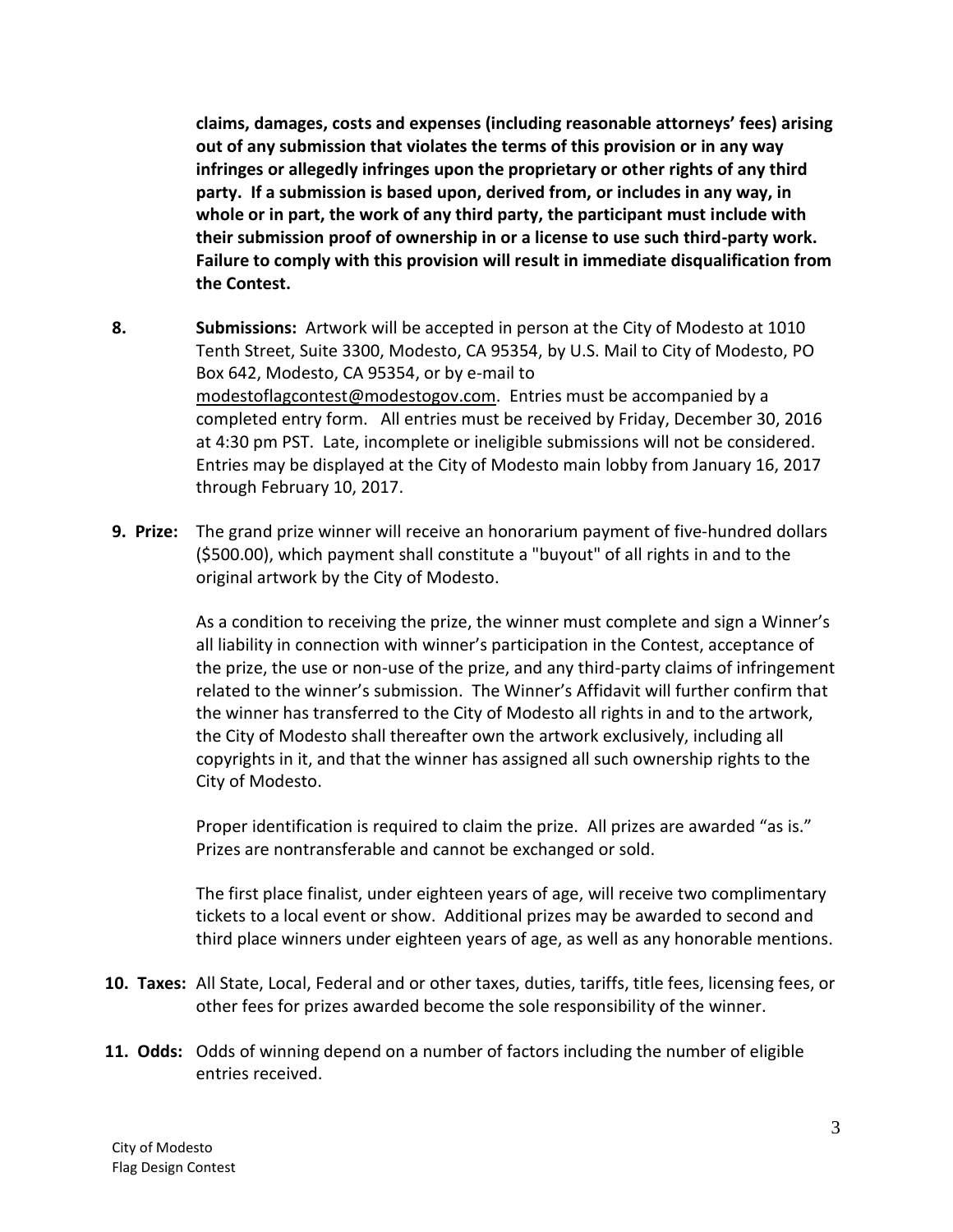- **12.** All City of Modesto and judging panel decisions regarding the submissions, the prize, the selection of the finalists and winner, and the interpretation of these rules shall be final. Each participant, by virtue of entering the Contest, agrees to accept the City of Modesto and the City Council's decisions as final and binding.
- **13.** All entrants and winners agree that the City of Modesto and Modesto Culture Commission, their employees, members and agents shall have no liability for any injury, misfortune, or damage to either persons or property incurred by entering, participating in, winning, or losing any contest and/or by the use or non-use of any prize received in connection with this contest.
- **14.** The City of Modesto and the Modesto Culture Commission are not responsible for any incorrect or inaccurate information entered by website users, and assumes no responsibility for any error, omission, interruption, deletion, defect, delay in operation or transmission, communications line failure, theft or destruction or unauthorized access to its website. The City of Modesto and the Modesto Culture Commission are not responsible for any mechanical telephone error, failure or omission, lost or misdirected mail or faxes, neglect on the part of the U.S. Postal Service or other mail carrier, or e-mail service disruptions.
- **15.** All participants, finalists and winners agree to give the City of Modesto, its licensees, affiliates, successors, and assigns the irrevocable and unrestricted right to use, reuse, broadcast, or publish their name, city of residence, photo, video tape, film or any other likeness, including portraits and pictures, in whole or in part, as part of a composite, retouched or distorted in character or form, and winner's voice, recorded or live, for any reason the City of Modesto deems necessary without compensation, unless prohibited by law. All winners release, discharge, and agree to save harmless the City of Modesto, its directors, agents and representatives from any and all claims they may have against the City of Modesto in connection with the taking, production, or the use of winners' name, city of residence, any photo, video tape, film or any other likeness, including portraits and pictures, in whole or in part, as part of a composite, retouched, or distorted in character or form and without restrictions as to any changes, transformations or alterations, and including winners' voices, recorded or live. All winners further acknowledge that the City of Modesto owns or will own exclusively any photographs of such winners used for such purposes, including the copyrights in them, regardless of the form in which they have been or may be produced and used, and all winners assign all such ownership rights to the City.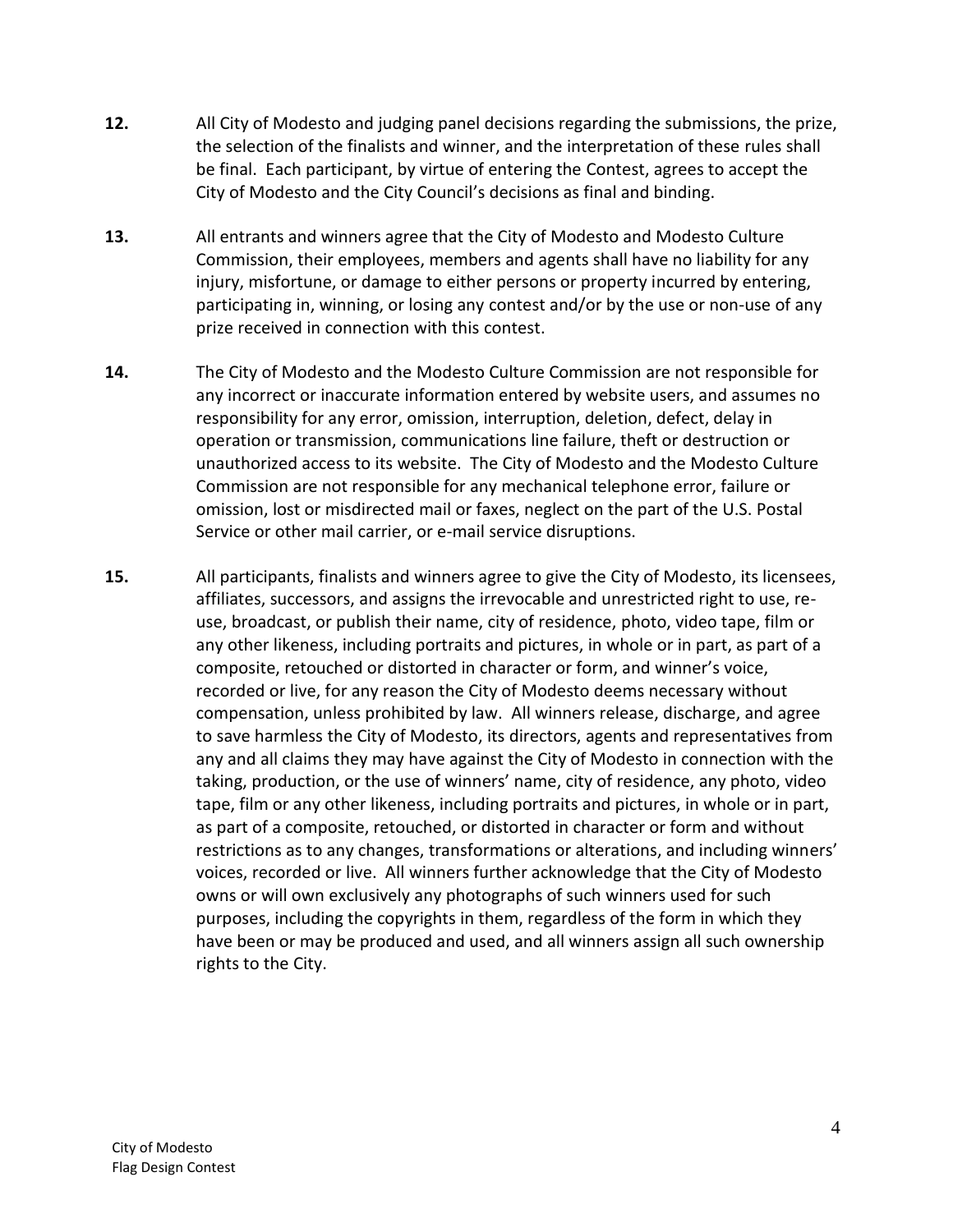

# **Modesto Flag Design Contest**

# **ENTRANT INFORMATION (Required) ARTWORK CRITERIA**

| Name:<br>Age:                                                                                             |                  | Artwork must use the attached 8.5" x 11"<br>template, although the artwork size does |
|-----------------------------------------------------------------------------------------------------------|------------------|--------------------------------------------------------------------------------------|
|                                                                                                           |                  | not necessarily have to be the exact size<br>of the page.                            |
| <b>Mailing Address:</b>                                                                                   |                  |                                                                                      |
|                                                                                                           | $\boldsymbol{v}$ | Artwork must also be reproduced in the<br>$1"$ x $1.5"$ box below.                   |
| Home Phone:                                                                                               |                  | Artwork submitted by electronic mail<br>must include the entry form and should       |
| Mobile Phone:                                                                                             |                  | be in JPEG or PDF format.                                                            |
| Email Address:                                                                                            | $\mathbf v$      | Label the top edge with "TOP" to show<br>vertical or horizontal orientation          |
| School (if applicable):                                                                                   |                  |                                                                                      |
| <b>Entrants under age 18:</b>                                                                             | $\boldsymbol{v}$ | Adhere to the following "Good Flag, Bad<br>Flag" Guidelines                          |
| I understand that the City of Modesto may use my                                                          |                  | 1. Keep it simple                                                                    |
| child's name, age, and photo along with his or her<br>artwork for publicity purposes, as described in the |                  | Use meaningful symbolism<br>2.                                                       |
| contest rules.                                                                                            |                  | Use 2-3 basic colors<br>$\mathbf{3}$                                                 |
|                                                                                                           |                  | 4. No lettering or seals                                                             |
|                                                                                                           |                  | 5. Be distinctive or be related                                                      |
| <b>Parent or Guardian signature</b>                                                                       |                  |                                                                                      |
|                                                                                                           |                  |                                                                                      |
|                                                                                                           |                  |                                                                                      |
|                                                                                                           |                  |                                                                                      |
| Date:                                                                                                     |                  |                                                                                      |
|                                                                                                           |                  |                                                                                      |

*Please describe how your flag represents the City of Modesto (150 words or less):*

*Entries will be accepted in person at the City of Modesto at 1010 Tenth Street, Suite 3300, Modesto, CA 95354, by U.S. Mail to City of Modesto, PO Box 642, Modesto, CA 95354. Entries will be accepted by email to modestoflagcontest@modestogov.com. Electronic entries should be submitted in JPEG or PDF format. All entries must be received by XXXXX 4:30 pm PST. Late, incomplete or ineligible submissions will not be considered.* 

 *I have read and understand the contest rules.*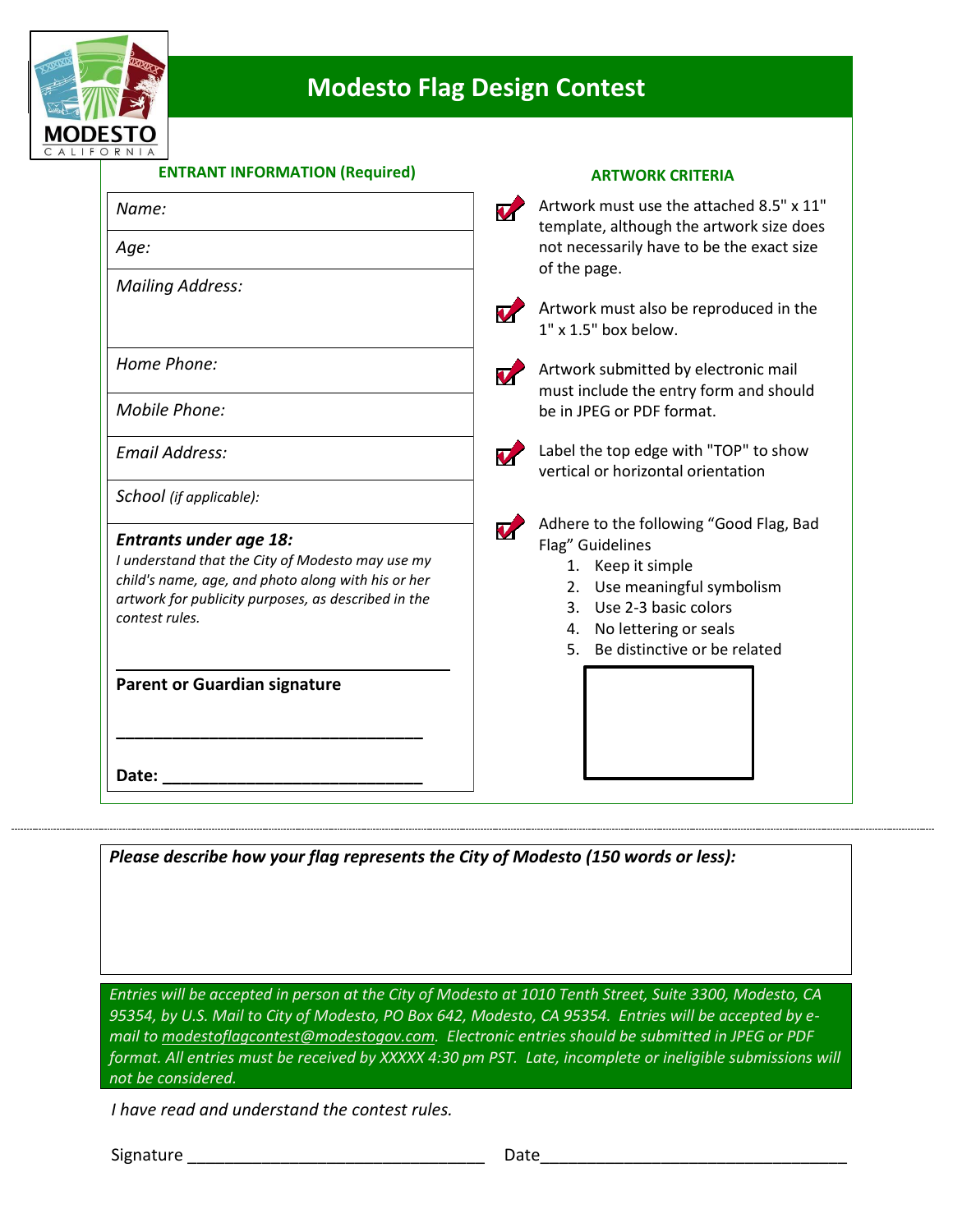